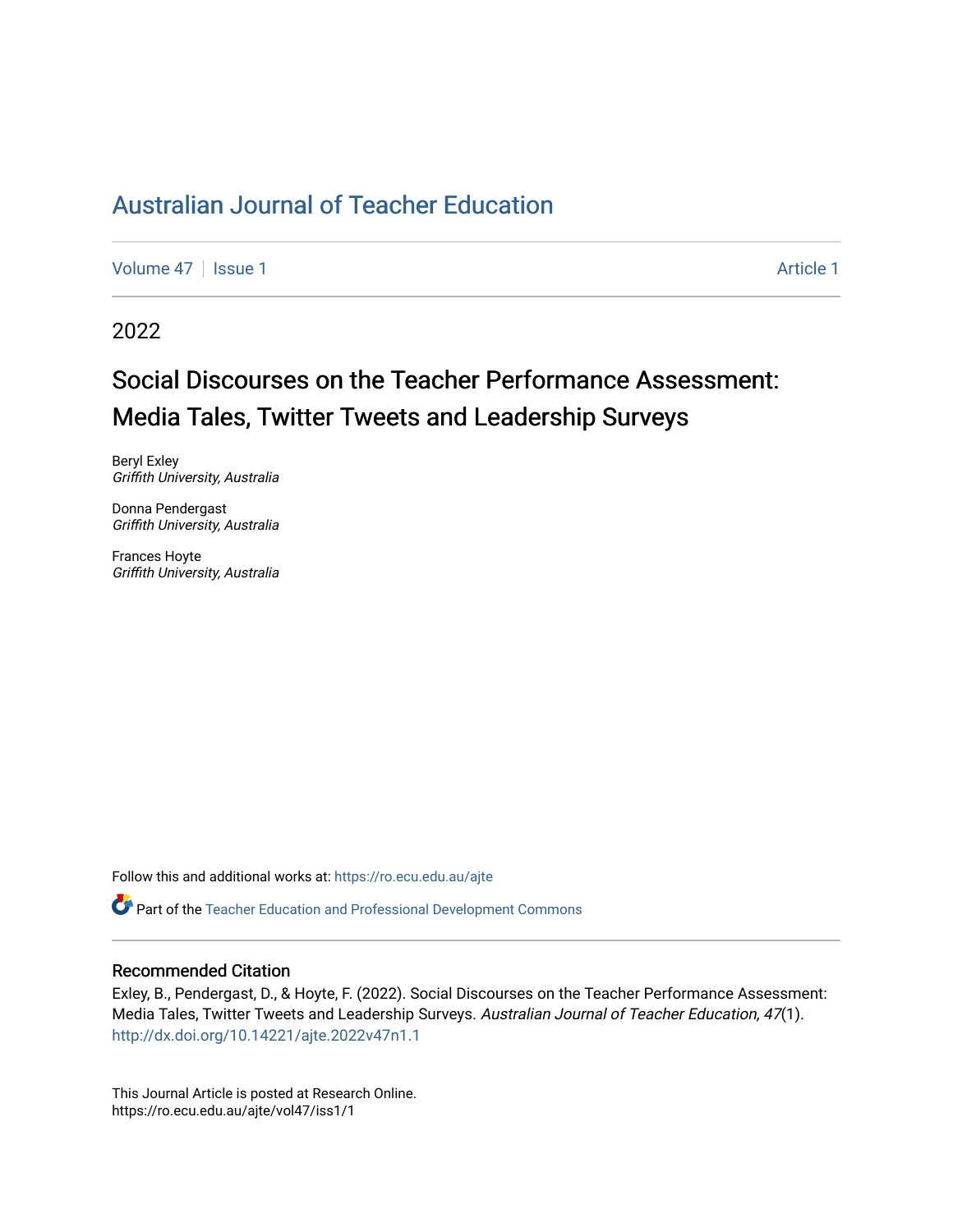## **Social Discourses on the Teacher Performance Assessment: Media Tales, Twitter Tweets and Leadership Surveys**

Beryl Exley Donna Pendergast Frances Hoyte Griffith University

*Abstract: This paper explores the introduction of the new Teacher Performance Assessment (TPA) for graduate teachers in Australia. We investigate how the broader discussion around TPAs has been understood by multiple agents during an eight-month period from January 2019 to August 2019. Data includes legacy media, social media tweets and a survey of school leaders. The analysis draws on Bernsteinian (1975) theory about the way particular social relations produce differing sentiments of social unity. While eschewing a strict binary, legacy media was characterised by a mechanical solidarity which promoted the TPA as akin to a test. Contributions to social media and responses to the survey suggested an orientation to organic solidarity and a recognition of the complex inter-dependence of specialised roles within initial teacher education. These diverse social discourses carry the potential to influence the broader commission of what counts as graduate teacher quality.* 

## **Teacher Education Reforms**

Within the Australian context from which we write, initial teacher education is under intense scrutiny, and rightly so (Hoyte et al., 2020). As Singh et al. (2020) explain, 'everyone wants teachers of quality for their children, and everyone would accept that teacher education programs should be of the highest quality' (p. 2). Early career teacher quality matters and the content and delivery of initial teacher education and the means by which aspiring teachers are deemed eligible to be registered for professional practice should be publicly defendable (Wyatt-Smith & Adie, 2018). The relatively recent Teacher Education Ministerial Advisory Group's '*Action Now: Classroom Ready Teachers'* (TEMAG, 2014) report made 38 recommendations. Three recommendations centred on the introduction of hurdle tasks during the initial teacher education experience. The first recommendation was for a more sophisticated approach to entry selection to ensure 'initial teacher education students possess the required academic skills and personal characteristics to become a successful teacher' (Recommendation 10, TEMAG, 2014, p. 44). The second recommendation was for a 'national literacy and numeracy test to demonstrate that all pre-service teachers are within the top 30 per cent of the population in personal literacy and numeracy' (Recommendation 13, TEMAG, 2014, p. 44). The third recommendation suggested that higher education providers and schools 'work together to assist pre-service teachers to develop and collect sophisticated evidence of their teaching ability and their impact on student learning for their Portfolio of Evidence' (Recommendation 28, TEMAG, 2014, p. 33).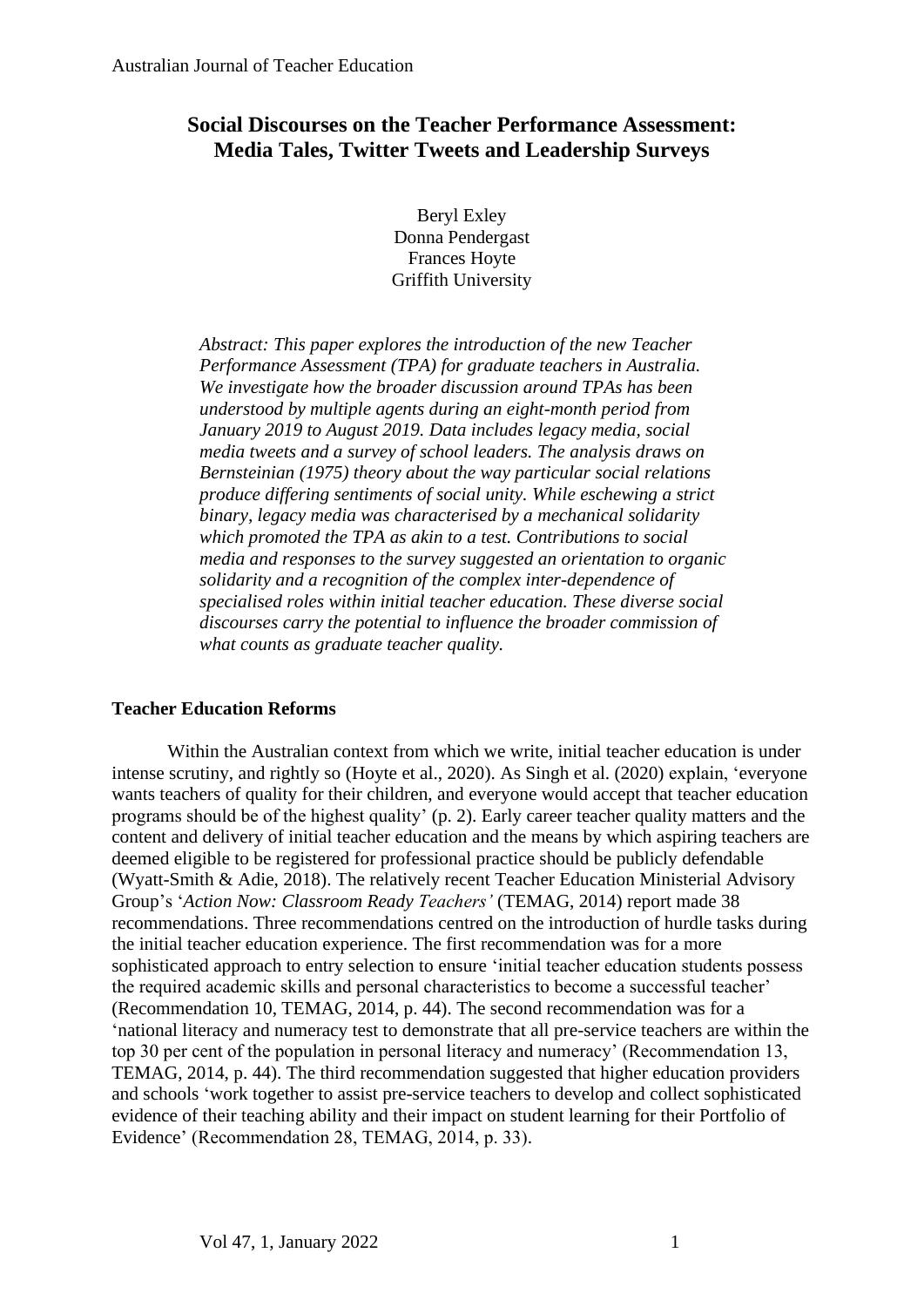The Australian Institute for Teaching and School Leadership (AITSL) responded to these recommendations, adopting (among others) the premise of the three hurdle tasks in a revised policy document 'Accreditation of Initial Teacher Education Programs in Australia: Standards and Procedures' (AITSL, 2018). Development of the program standards was a consultative process, drawing on the 'expertise and vision of teacher educators, employers of teachers, those in the teaching profession, in schools and early childhood settings and the broader education community' (AITSL, 2018, p.2). The standards were devised with eight principles in mind: impact; evidence-based; rigour; continuous improvement; flexibility, diversity and innovation; partnerships; transparency; and research (AITSL, 2018, p.3). At the enacted level, accreditation processes fed into institutional self-analysis and comparability between institutions (Alexander, 2018), and public reportage of evidence of standards (Bourke, 2019). Of note are the partnerships between initial teacher education providers, teachers and school leaders across a range of education settings (such as early learning centres and schools), employers, and jurisdictional authorities, and their 'shared commitment to improve initial teacher education and work in partnership to positively affect student learning and graduate outcomes' (AITSL, 2018, p. 3). This last statement from AITSL is important to our discussion for two reasons. Firstly, AITSL's choice of terms overtly constructs initial teacher education as something that needs to be improved, rather than something *ipso facto* that should be continually evolving. Secondly, AITSL's words give legitimacy to the multiple and diverse agents within the wide-ranging set of partnerships that contribute to the teacher education improvement agenda.

The remainder of this paper focuses on the roll out of the third hurdle task, something that has become known as the 'Teacher Performance Assessment' (TPA) task. The TPA task is a 'reflection of classroom teaching practice including the elements of planning, teaching, assessing and reflecting' (AITSL, 2018, p. 10). According to Program Standard 1.2 all preservice teachers in the final year of their initial teacher education program 'must undertake and reach the required standard on this assessment to graduate' (AITSL, 2018, p. 6). The TPA task submitted by preservice teachers must be moderated at the institutional level 'to give assurances of the consistency of assessment decisions' (AITSL, 2018, p. 6).

Australian higher education providers of initial teacher education have adopted a range of responses to the AITSL program accreditation requirements as they relate to the TPA. TPA development commenced in 2016 and has been continually revised on a regular basis. At the time of our research project, TPA development around the nation was still underway, with a small number of TPAs endorsed by AITSL for implementation. In essence, higher education providers may opt to develop a unique tool or adopt an established TPA.

An example of an established collective is the Graduate Teacher Performance Assessment (GTPA), led by the Australian Catholic University (ACU, 2018a). The GTPA is one of the first developed and has a large participation rate with more than a dozen higher education providers from around the nation including the TPA in an undergraduate and/or postgraduate initial teacher education program. As outlined in Factsheet 2, '[T]he large-scale nationwide Trial of the GTPA was completed in 2017. The Trial included the validation of the instrument, standard setting, moderation, and establishing the standard at the minimum acceptable level. The GTPA was endorsed by AITSL in January 2018 for implementation nationally' (ACU, 2018b, p. 1). The GTPA is a text-based model where a pre-service teacher demonstrates 'their ability to engage with the full cycle of teaching practice in a final-year professional experience placement' (ACU, 2018b, p. 1). In this case, the full cycle is inclusive of planning, teaching, assessing, reflecting and appraising.

At the time of our research, another consortium led by The University of Melbourne had also achieved endorsement. The Assessment *for* Graduate Teaching (A*f*GT) combines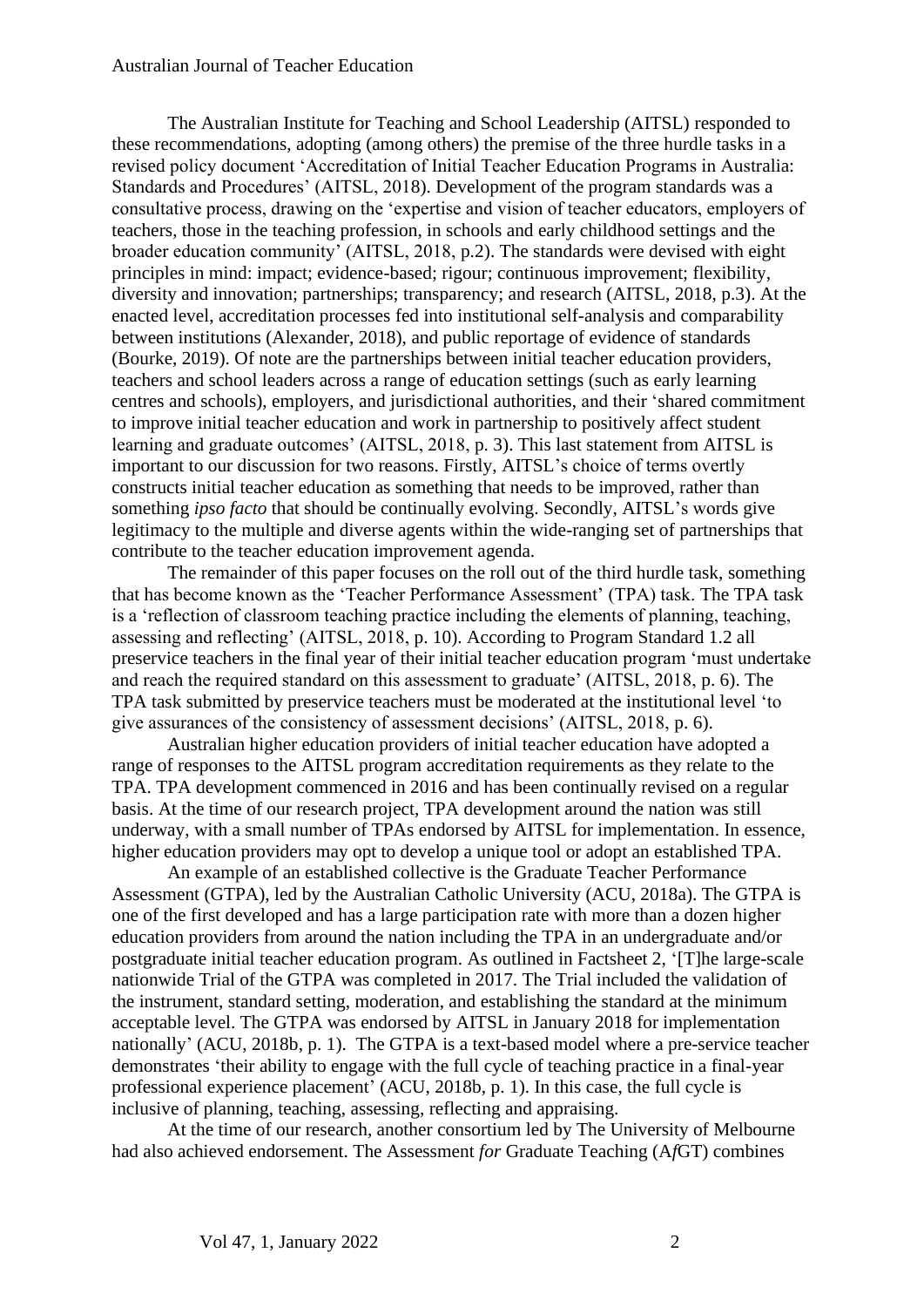multiple forms of data and evidence, featuring video of teaching moments accompanied by written text (The University of Melbourne, nd).

Of the 40 plus higher education providers that deliver initial education programs around Australia, many are still progressing towards meeting the expected requirements for an endorsed TPA. As AITSL (n.d.) maintains, 'rigorous, consistent and defensible decisions are critical to the success of the AITSL's TPA services' (p. 6). Following agreement at Education Council in 2018, from 2019, all TPAs developed by initial teacher education providers must be reviewed by the AITSL Expert Advisory Group. Experts are appointed by virtue of their 'expert knowledge' of ITE delivery, 'technical expertise in statistical data analysis', or 'assessment expertise' including 'assessment design' and 'implementation and monitoring of assessments' (AITSL, n.d., p. 2-3). The mechanisms by which the Expert Advisory Group assess each TPA is publicly available in the AITSL (n.d.) documentation (pp. 8-12). AITSL also engages 'formative advisors' to provide advice to initial teacher education providers on behalf of AITSL (n.d., p. 5).

## **Discursive Spaces to Collect Commentary on the TPA**

In this article, we investigate how the broader discussion around the new TPA task has been understood and legitimised by multiple agents active within a range of discursive spaces during an eight-month period from 1 January 2019 to 31 August 2019. This time period coincided with our university's first roll out of the TPA for one of our preservice teacher cohorts. Our aim was to identify how the TPA was understood by major stakeholders. Due to the rapidly changing ecology of media flows, and their affordances and limitations for sharing professional communication (Pendergast et al., 2019), we draw on three data sets: legacy media (print and online newspapers), social media tweets and surveys undertaken by school leaders.

Legacy media includes newspapers and digital extensions of newspapers that are in the main for-profit and funded via advertising and personal subscription (Painter, Kristiansen & Schafer, 2018). Australian education researchers have long lamented the frequently unfair and negative images of teachers in Australian newspapers (Keogh & Garrick, 2011). An international comparative study of newspaper representations of teachers found that in Saudi Arabia, South Africa, Oman and Bangladesh, teachers are often portrayed as caring practitioners, whereas in Australia media reports called for education authorities to set targets for teachers, such as student testing and 'other mechanisms to control and regulate teachers' (Alhamdan, et el., 2014, p. 498). At the time of writing, in Australia, legacy media still has a wide albeit diminishing reach. Another important fact about Australian legacy media is that the two national newspapers and eight of the state/territory daily newspapers are owned either by News Corp Australia (formerly News Limited) and/or Nine Entertainment Co (formally Fairfax Media). The remaining two state/territory daily newspapers *The West Australian* (West Australia) and *The Canberra Times* (Australian Capital Territory) are owned by Seven West Media and Australian Community Media respectively.

Given the dominance of Australian legacy media ownership by so few groups, and evidence of its seemingly harsh portrayal of Australian teachers and teacher educators, we included Data Set 2, made up of new types of 'hyperlocal media' (Canter, 2018), such as social media tweets. In an academic research manuscript entitled 'It's not all cat videos', Canter (2018) confirmed that social media tweets now cover a substantive amount of valuable news and commentary on professional topics. Rather than replacing legacy media, in current times, legacy media and social media co-exist in a complicated hybridised media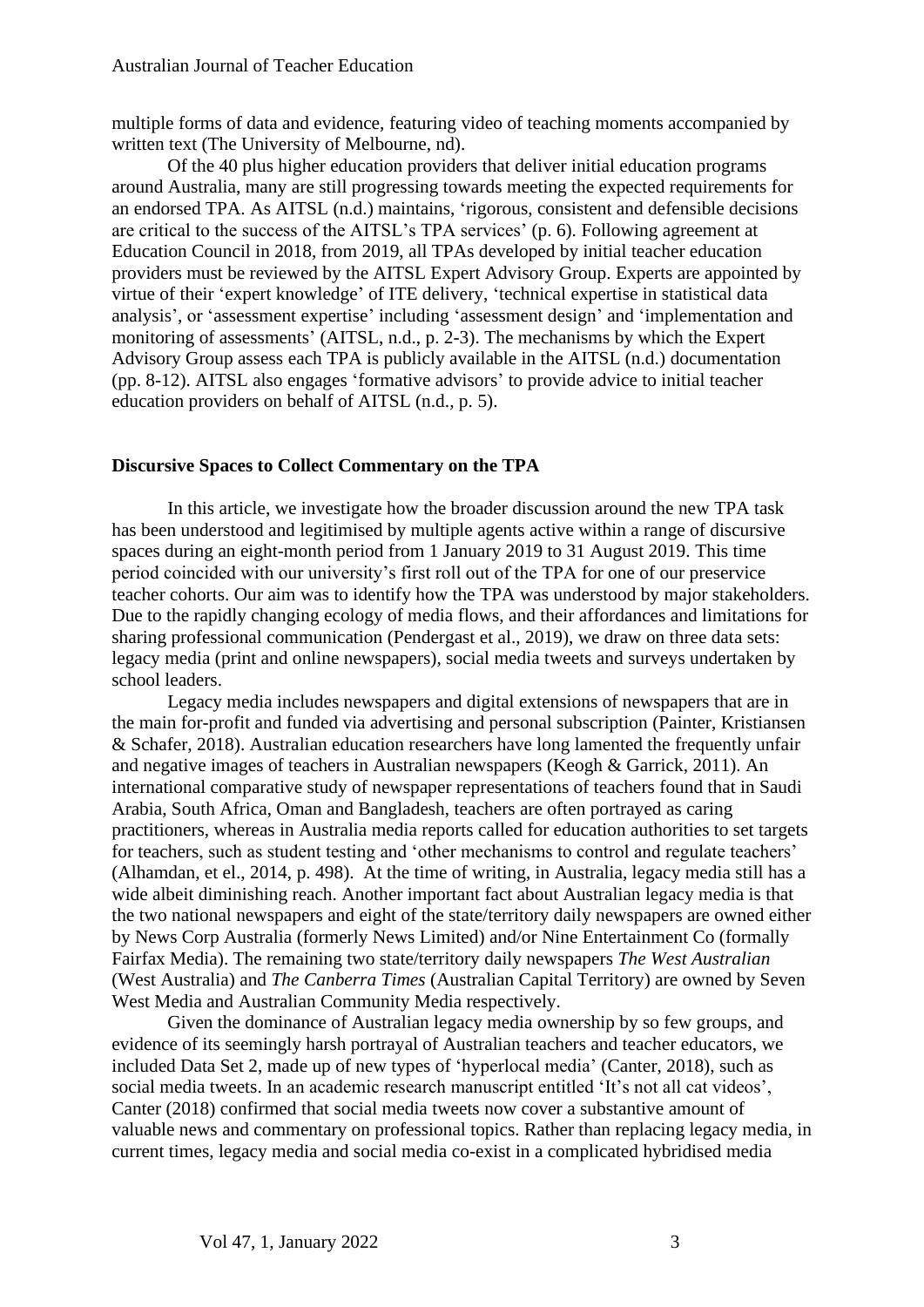system (Nygren, et al., 2018). Given the dynamic flow of media commentary at this point in time, it was important to canvass both data sets.

We added Data Set 3, survey responses provided by school leaders. Earlier research on educators' engagement with professional matters found that many were rendered voiceless in the social media space (Pendergast et al., 2019). As a case in point, a Department of Education (Queensland) (2018) policy declared that disciplinary action would be taken 'when an employee's personal use of social media reflects seriously and adversely on the public service and/or contravenes the employee's obligations under relevant legislation, the Code of Conduct, whole of government or departmental policies and guidelines'. Each of the chapter authors in Pendergast et al., (2019) recounted that they knew of an educator who had contributed to social media commentary about the teaching profession and had been reprimanded by their workplace supervisor. Further research by Baroutsis and Woods (2020) demonstrated that when a teacher educator issued commentary on professional matters, they were at the receiving end of unsavoury tweets by those who hid behind cryptic @handles. In one case, the tweet was so vulgar, Baroutsis and Woods (2020) chose to paraphrase the tweet rather than report it verbatim. In another case that illustrates the risks of social media to a principal's professional reputation, a secondary school principal from the Gold Coast hinterland recently won a defamation case against two parents who did not agree with the school's enactment of a behaviour management process (Wilkie, 2020). Additional research by Exley (2007) and Willis and Exley (2018) found that some teachers had limited experience with managing social media or lacked the time and technical support to participate. For a number of reasons, educators often lurked rather than participated in the social media space. As the opinions of school leaders were important to developing our understandings of this topic, we included Data Set 3, survey responses collected from school leaders across a range of school sites.

Taken together, we examine the three data sets to better understand the content and the flows of the multiple discourses that are circulating during an eight-month period from 1 January 2019 to 31 August 2019 as initial teacher education providers attempt to quality assure the 'classroom readiness' (TEMAG, 2014) of pre-service teachers in Australia. Our aim is not to generalise across the three data sets, but to examine each in turn. Put another way, we wanted to know what was being said about the TPA by various stakeholder groups. To do so, we analysed who participated in each data set and what they said about the TPA.

### **Theory of Social Relations**

To analyse the multiple circulating discourses, we draw on Bernsteinian (1975) theory about particular forms of social relations that have the capacity to produce different sentiments of social unity. The theme of social unity, while derived from Durkheim's historical characterisation of different forms of society (see Durkheim, 1982), has been given prominence in Bernstein's (1975) chapter on 'Open Schools – Open Society?'. Bernstein's (1975) point of departure was 'the shift of emphasis' in the principles of social integration in schools from mechanical to organic solidarity (p. 67).

• Mechanical solidarity is 'built on similarity. It presupposes this and preserves it through a strong regulation and repression of the individual' (Schiemer, 2014, p. 67). Mechanical solidarity is emphasised wherever individuals are assigned to a 'common system of belief and common sentiments which produce a detailed regulation of conduct' (Bernstein, 1975, p. 67). Mechanical solidarity is dominant when systems orient towards a collective conscience of common values and beliefs (Thijssen, 2012; Veitch, 2011). It was Durkheim (1982), the French sociologist, who explained that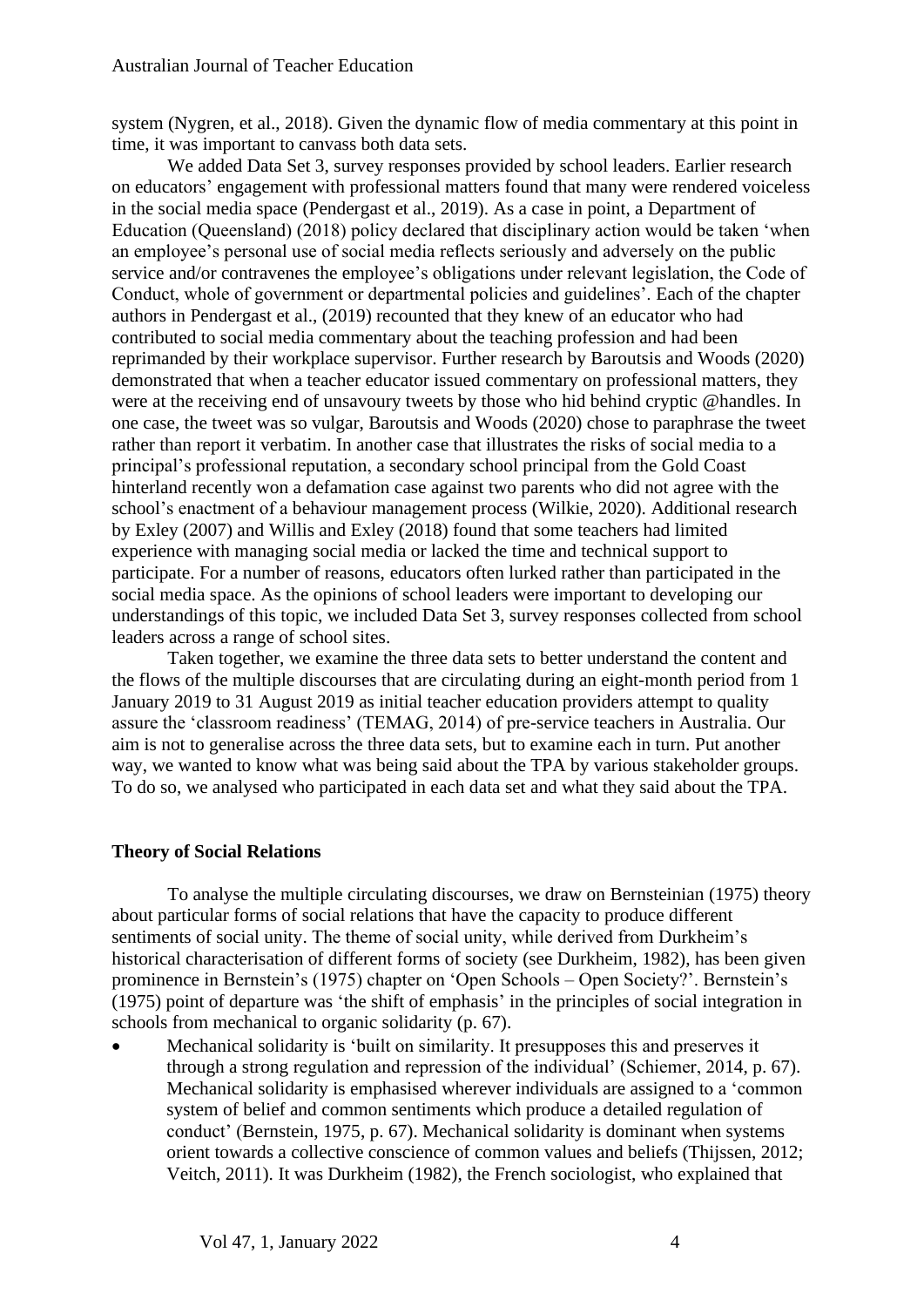when individuals from a mechanical society fail to conform, they are symbolically 'punished' until the shared values and sentiments are revivified.

• Organic solidarity is emphasised when individuals achieve a relationship 'to each other through a complex inter-dependence of specialised social functions' (Bernstein, 1975, p. 67). This is not a nod to 'egoistic individualism' (Schiemer, 2014, p. 67). Rather, organic solidarity is dominant when systems orient towards the integration of specialized social roles (Thijssen, 2012; Veitch, 2011). In this way, social integration arises out of productive differences between individuals. Should the differences be deemed to be counterproductive, 'the social control becomes restitutive or reparative in function' (Bernstein, 1975, p. 68).

Rather than proposing a binary, we conceptualise mechanical and organic solidarity as being in a state of flux, but still relative to each another. As Schiemer (2014, p. 78) explains, 'we are never entirely social, but neither are we ever simply ourselves'. When one sentiment of social unity is brought to prominence, the other sentiment of social unity is not dismissed in its entirety; there is always a minimum presence that is capable of being brought to prominence should the social conditions change. When both forms of solidary share a similar prominence, the disparate discourses of mechanical and organic solidarity can interrupt one another (Perry, 1986), until one is heard over the other by one of the agents active within the debate.

The bias of the dominating discourses, be it mechanical or organic solidarity, constructs in preservice and early career teachers, 'a particular moral disposition, motivation and aspiration, embedded in particular performances and practices' (Bernstein, 2000, p. 65). Specifically, we use the interrelated concepts of mechanical and organic solidarity to examine the underlying social cohesion inherent in various understandings of the discussions on the TPA task. We do so by asking the following analytical questions about the data we generated and collected:

- 1. Does the data emphasise a common system of beliefs which produce a detailed regulation of conduct?
- 2. Does the data emphasise relationships borne out of a complex inter-dependence of specialised social functions?
- 3. Does the data emphasise a range of relationships as per (1) and (2) above?

A positive response to question 1 denotes amplification of mechanical solidarity. A positive response to question 2 denotes amplification of organic solidarity. A positive response to question 3 denotes multiple social discourses are in circulation and competing for attention.

## **Data Set 1: Legacy Media**

Data Set 1 was generated via a number of database searches. The first search used the Australia and New Zealand Newsstream (via the ProQuest platform), undertaking month-bymonth searches between 1 January 2019 and 31 August 2019 to create an initial file of articles. The Australia and New Zealand Newsstream searches leading Australian and New Zealand newspapers, including the News Corp Australia (formerly News Limited) or Nine Entertainment Co (formally Fairfax Media) owned newspapers, *The Australian* (national)*, The Australian Financial Review* (national), *The Sydney Morning Herald* (New South Wales), *The Daily Telegraph* (New South Wales), *The Age* (Victoria), *Herald Sun* (Victoria), *The Courier Mail* (Queensland), *The Advertiser* (South Australia), *The Mercury* (Tasmania), and the *Northern Territory News* (Northern Territory). In addition, the Australia and New Zealand Newsstream searches the Seven West Media owned *The West Australian* (West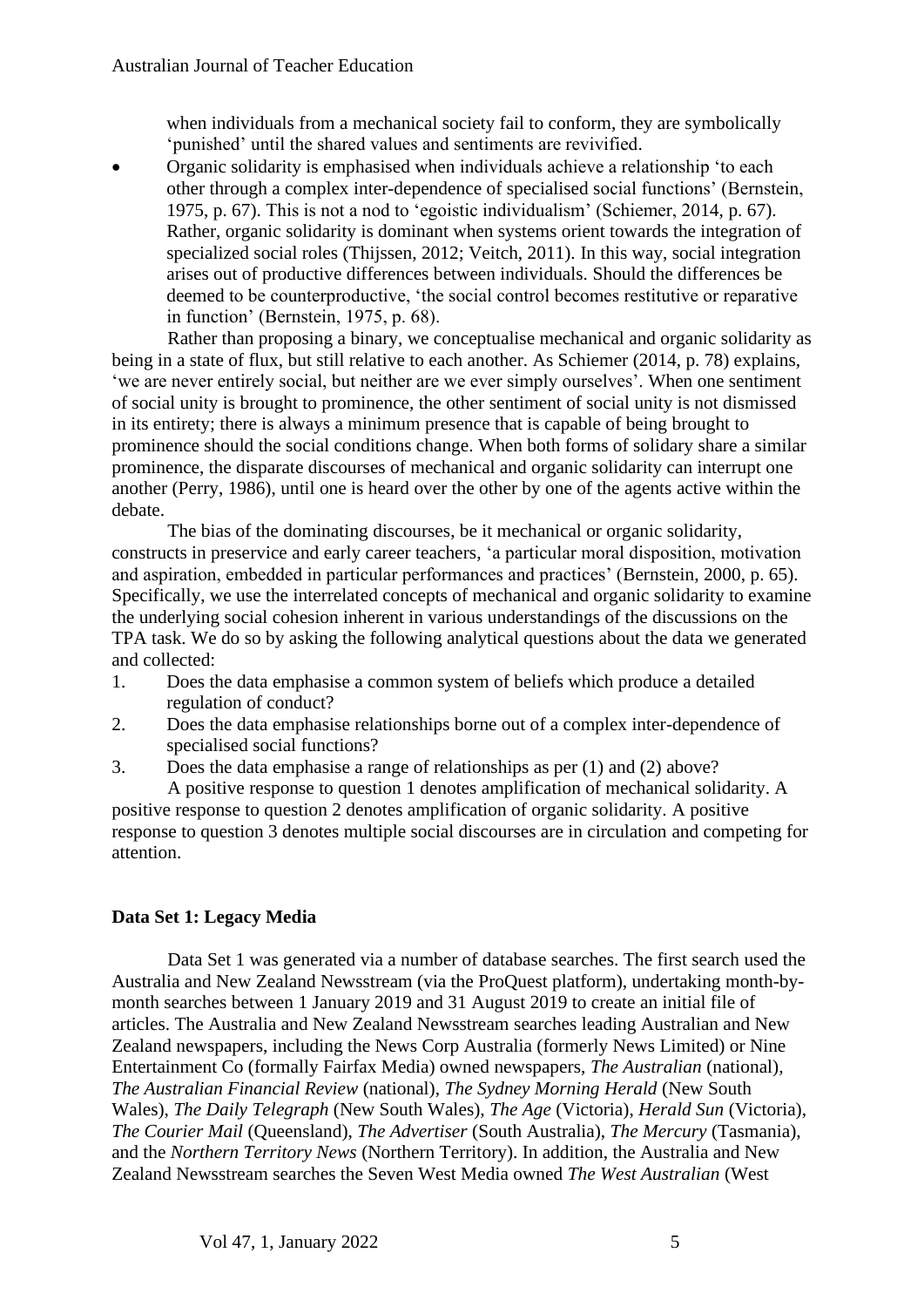Australia) and the Australian Community Media owned *The Canberra Times* (Australian Capital Territory), the Australian Broadcasting Corporation and AAP Newswire as well as some other regional dailies such as the Australian Community Media owned *The Examiner*  (Launceston, Tasmania) and suburban weekly newspapers.

At the end of the collection time, both the Australia New Zealand Newsstream (via the ProQuest platform) and the Australia and New Zealand Reference Centre (via EBSCOhost platform) were used in a more systematic search for articles. The Australia and New Zealand Reference Centre provides search functions for all leading Australia/New Zealand magazines, newspapers and newswires and includes content from the Australian Broadcasting Corporation. The following terms were used across three deliberately separate searches, using quotation mark operators to keep search terms together and filter the results and the capital letters queries as indicated:

- 1. 'teacher quality', 'quality teacher', 'teaching quality' and 'quality teaching';
- 2. 'TPA' OR 'teacher performance assessment';
- 3. teacher AND standards AND Australia.

This broad range of terms was employed because the TPA is a new assessment task and discussion may not use the TPA or Teacher Performance Assessment title specifically. References to the TPA may use 'standards' and 'quality' in various ways, for example. From a greater corpus, a set of 143 articles were harvested that commented on teacher quality across all stages of the career span. Of these, 71 articles specifically addressed early career teachers, graduating teachers or initial teacher education. The refined set of 12 articles either mentioned TPA specifically or mentioned an assessment of classroom readiness more generally. Nine of the 12 articles fulfilled our brief of being legacy media. Eight of the nine articles were from News Corp Australia or Nine Entertainment Co titles, and the ninth article was from the Australian Community Media owned *The Examiner* (Launceston, Tasmania).

When presenting the data from the legacy media, we use square brackets to explain an abbreviation or missing text, and an ellipsis in brackets to indicate that unrelated text has been removed. The two analytical questions were asked of the statements about the TPA in each of the nine selected articles, which enabled us to tag each as either orienting to mechanical or organic solidarity. We identified that seven of the articles mentioned the TPA either directly or indirectly and oriented to the regulation of conduct (mechanical solidarity) and building a collective consciousness. As Schiemer (2014, p. 67) explains, 'the more there is space for mechanical solidarity' the less space there is for individual autonomy. An example of the TPA being constructed as a mechanical response to teacher education is Urban's (2019, January 15) article in *The Australian* which reports:

*The Education Council agreed in September to more reforms to ensure all courses met the standards, regardless of their jurisdiction, including the rollout of teaching performance assessments (TPAs) for graduates. The tests have been met with some push-back from parts of the sector. A recent TEMAG forum heard there was a lack of agreement from the universities as to the value of the TPAs.* Additional articles by Cornwall (2019, January 7) and McIlroy and Mather (2019,

January 7) both quoted the Federal Treasurer, Josh Frydenberg as saying 'We have more rigorous assessment for the accreditation of teachers including demonstrated participation in the classrooms'. Fowler's (2019, January 8) article mentioned the 'professional standard tests' as an 'indicator of teacher quality' and Urban's (2019, January 15) article stated that 'universities are divided about the value and composition of teaching performance assessments, known as TPAs'. Hunter (2019, February 25) explained that 'trainee teachers will also have to pass a performance assessment before they can graduate'. Goss and Sonnermann (2019, July 1) reiterated these sentiments, surmising and opining that 'These are positive steps, but more needs to be done.'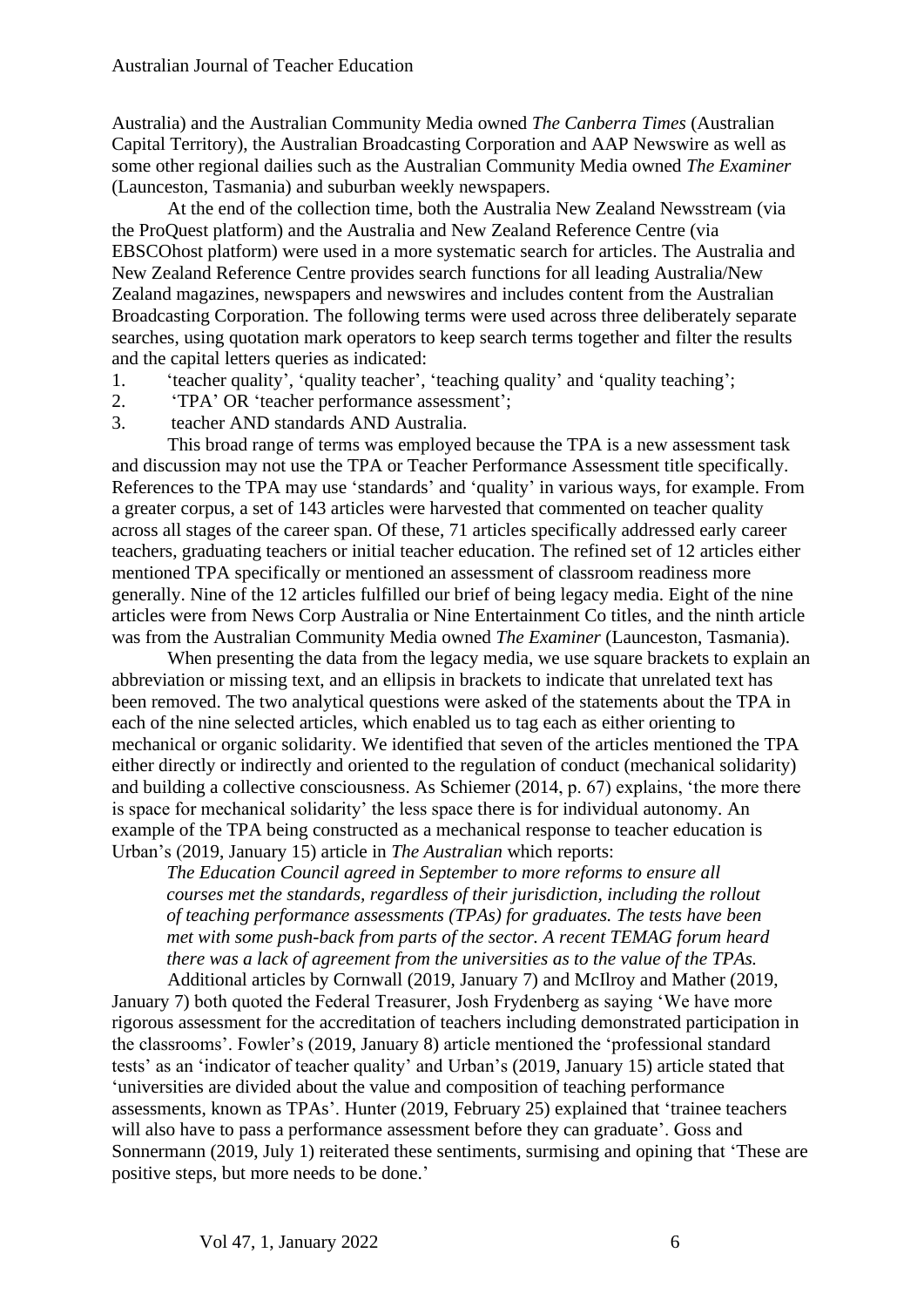In contrast, two legacy media articles mentioned the TPA either directly or indirectly and oriented to the complex inter-dependence of participants associated with the TPA roll out (organic solidarity). An example of the TPA being constructed as an organic response to teacher education is in Argoon's (2019, June 28) article in the *Herald Sun* which reports:

*ACU [Australian Catholic University] has also developed a performance test, now used in 14 universities nationwide, which are collaborating to lift standards of teaching graduates. The Graduate Teacher Performance Assessment has been validated, or approved for use in universities across Australia with Latrobe, Federation University and RMIT taking it on. Prof Claire Wyatt-Smith said the classroom skills test was 'producing a culture change in teacher education'. 'You need to know the theory, but you also need to be able to apply that with diverse learners,' she said. Australian Education Union president Correna Haythorpe said she supported the student teacher classroom performance tests. (…) Education Minister James Merlino said as part of standards agreed to in 2015, all teaching courses would have the performance test. Universities select their own testing programs, with the performance component to be implemented for all graduates this year.*

The only other article that oriented to organic solidarity was Jarvis' (2019, January 9) article in *The Examiner* which highlighted the University of Tasmania joining with 'a number of other universities' to implement the TPA.

## **Data Set 2: Social Media**

Data Set 2 was generated via three searches of social media using the specific terms 'teacher quality' and 'teacher performance assessment'. The platform Social Searcher was used at the end of the data collection timespan. A Google Social Search of Twitter and Facebook revealed some posts about the TPA. Twitter and Facebook, however, have different social purposes and social structures (Halpern, Valenzuela, & Katz, 2017). They each carry their own means of participation and thus concepts of efficacy. From a comparative viewpoint, Twitter enrols 'followers' who share a particular interest but authors and readers are not required to reciprocate (Pendergast et al., 2019). Twitter uses 280 character public push notifications and twitter users can opt for greater anonymity by using an avatar and a cryptic @handle that does not necessarily reveal their identity (Halpern, et al., 2017). Facebook, on the other hand, enrols 'friends', thus forming a relatively symmetrical relationship of reciprocity between users (Halpern et al., 2017). Facebook allows authors the option of displaying their posts as private to their 'friends' or public and open to the world.

We decided to disregard all the facebook posts and focus on the twitter posts for two reasons. First, we could not harvest any of the private facebook posts about the TPA, and second, our searches confirmed that twitter had a greater number of public posts about the TPA. Two separate Advanced searches in Twitter, with the same two terms, were completed. A scan of all the social media posts located many references to TPA from international sources. This was not surprising given that a TPA or a version of a TPA has been institutionalised in various jurisdictions in the United States of America for some time (see, for example, Ingersoll, et al., 2007; Rudner, et al, 1987). After discarding the international references, three main clusters of posts directly associated with the TPA in Australia were identified. We report on each of these clusters in turn, using the actual @handle if the tweet was posted by an organisation or an individual who holds a public position, or using a pseudonym @handle if the tweet was posted by an individual who does not appear to hold a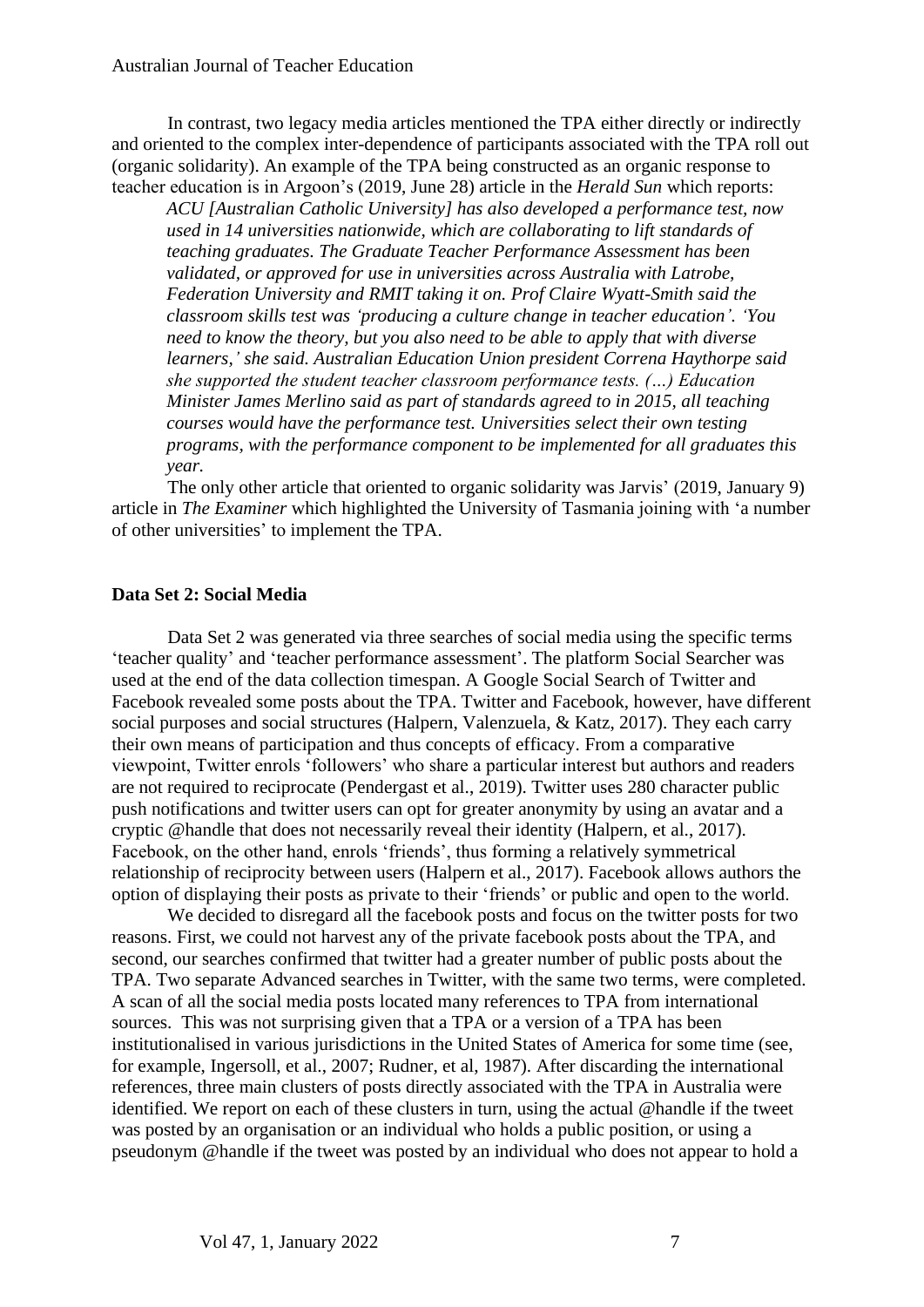public office. This was an ethical decision on our part. To avoid confusion and to add to the rigor of our work, on the occasion of the latter, we add 'pseudonym' in brackets.

The first cluster of tweets was generated around a GTPA collaboration day held in Brisbane on 11 April 2019. Four separate tweets were identified, one from @jcuCASE (James Cook University College of Arts, Society and Education) and one each from three individual attendees. These four tweets were similar in that they all affirmed the topic to be the GTPA and made mention of 'collaborations', 'discussions', 'expertise', 'confidence', 'graduate teachers are high quality', and 'positive impact on student learning'. These four tweets were retweeted on 5 occasions and generated 18 likes. Together, those tweeting had 2093 followers and reached out to an additional 11 @handles who together had 81422 followers.

The second cluster of tweets was generated around a one-day seminar held in Brisbane on 12 April 2019 that focused on the GTPA and carried the hashtag #GTPAforum. The seminar title was 'Future of Education: GTPA Collaboration for Teacher Quality and Learning'. The Queensland State Minister of Education, the Honourable Grace Grace opened the seminar to approximately 80 people. She acknowledged the education sector as a 'sector of continuous learning'. After harvesting the #GTPAforum tweets, we dismissed those that were advertising or had cat and dog lover posts that used the #GTPAforum as a way of promoting their wares to audiences who were following trending topics. This left us with a corpus of 51 original tweets with 84 retweets and 204 likes. Together, those tweeting had 44 134 followers. The tweets shared research on the GTPA implementation, introduced speakers by name and a range of designations including personnel from school systems, teacher educators, educational researchers and preservice teachers. One tweet by @LizDrew affirmed that preservice teachers had shifted from asking 'What did I teach?' to 'What did the students learn?'. Themes across the tweets included 'collaboration', 'excellence', 'confidence', 'high quality', 'evidence', 'impact', 'moderation', 'authentic teaching experience', 'data informed', 'classroom ready', 'the role of supervising teachers', 'success by design', and 'consistent understandings'.

The third cluster of tweets were spontaneous rather than being associated with an event. One of the spontaneous tweets was by @preserviceteacher\_last year (pseudonym) who responded to an original tweet by @SkyNewsAust, citing @tanya\_plibersek (then Deputy Leader of the Opposition) who was advocating for school systems to work in partnership with universities 'to bring in those high achieving students into teaching degrees'. One twitter user @mr\_health\_professional (pseudonym) offered a '3 prong attack', including that he would 'institute a formal assessment process for a teacher to gain registered teaching accreditation (as per other professions)'. The response from @preserviceteacher\_last year (pseudonym) was that she 'completed a Master of Teaching and Learning last year was a 2-year course included literacy and numeracy test and graduate teacher performance assessment'. The query from @mr\_health\_professional (pseudonym) was: 'Was that part of the university degree? Or was the 'teacher performance assessment' an additional requirement?'. The explanation from @preserviceteacher\_last year (pseudonym) was 'Introduced it last year every one has to pass to graduate'.

Another spontaneous tweet involved @rayedish, a teacher educator, responding to a provocation from @dzyngier, an educational researcher, about a matter occurring in teacher education. @rayedish offered that 'The standards are what's currently influencing ITE right now in Australia. In NSW students cannot graduate unless they can demonstrate that their teaching is effective (using a Teacher Performance Assessment)' (brackets in original tweet).

A final spontaneous set of tweets were posted by @lighthouse (pseudonym), a final year initial teacher education student who posted: '10,442 words and 49 pages later my Graduate Teacher Performance Assessment IS FINISHED AND SUBMITTED  $\odot$  and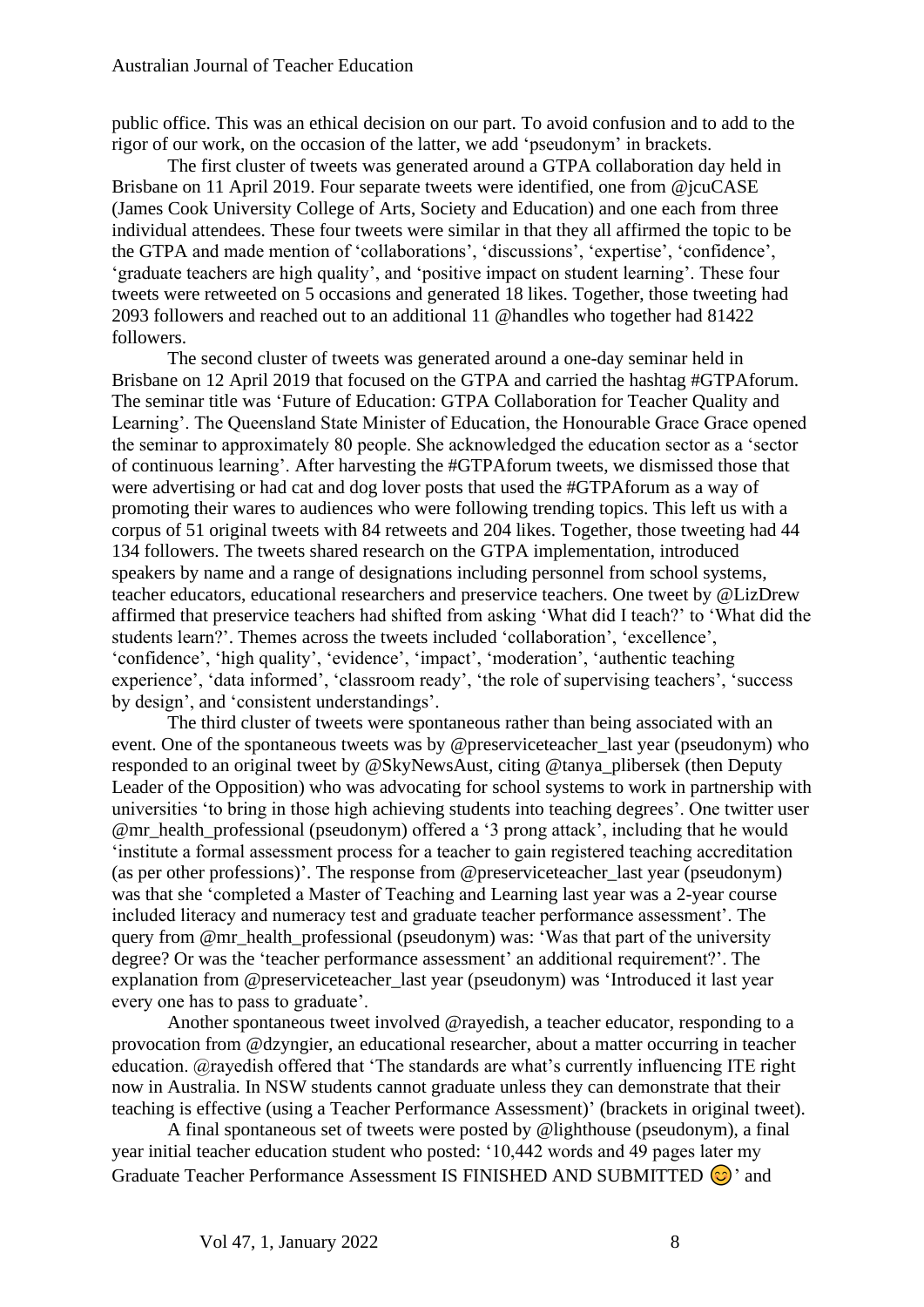'ALSO my lowest ability student for my graduate teacher performance assessment (that I had to ensure improved over the 6 weeks I was teaching) moved up a level in the english groups. IM SO PROUD!!!! & proud of my teaching for helping her get there  $\odot$  ' (brackets in original tweet). The first and second tweets from @lighthouse (pseudonym) garnered 32 and 13 likes respectively. Eleven days later @lighthouse (pseudonym) made three consecutive tweets: 'I PASSED MY GRAUDATE TEACHER PERFORMANCE ASSESSMENT WITH FULL MARKS', 'IM GONNA \*\*\*\*ING GRADUATE', and 'THIS ASSIGNMENT IS LITERALLY MY LAST FOUR YEARS OF UNI IN 10,000 WORDS I CANT BELIEVE I GOT FULL MARKS'. These three posts accumulated 49 likes and 6 comments of support and congratulations.

All three tweet clusters highlight a leaning towards organic solidarity indicated by the complex inter-dependence of a myriad of participants, including supervising teachers, teacher educators, children in the classroom and the preservice teacher. We draw attention to @lighthouse's (pseudonym) recognition that the GTPA contextualises and applies knowledges and skills acquired during the four years of the initial teacher education program in the relatively efficient space of 49 pages to demonstrate their impact on a student's learning in subject English.

## **Data Set 3: School Leader Survey**

Data Set 3 was generated via an anonymous survey undertaken by members of school-based senior leadership teams where initial teacher education students from Australian higher education providers were undertaking the TPA in November 2018 through to June 2019. The invitation to participate was distributed via email to school leaders who participate in teacher education industry advisory groups. They were also asked to share the invitation to participate, information and consent forms and the online copy of the survey with their networks. The researchers also sought permission to attend four professional gatherings of school leaders and to advertise the invitation to participate and distribute hard copies of the information and consent forms and the survey instrument. Twenty-five school leaders responded to the survey, including 20 Principals, an external school reviewer, two Head of Departments, one Pedagogy Coach and one Classroom Teacher. Years of experience as a teacher or school leaders spanned from 10 years to 40 years, with approximately half of the participants nominating that they had personally supervised over 10 preservice teachers undertaking a professional experience placement and had been a school-based professional experience coordinator for at least 50 preservice teachers. In this paper, we report on the following questions of the qualitative survey:

- 1. The sources of information about the TPA
- 2. Opinions about reliability of the TPA as an assessment of a graduate teacher's 'classroom readiness'

At the time of data collection, 17 of the survey participants had some knowledge of the TPA whilst 8 admitted to either no or limited knowledge of the TPA. Out of those who knew about the TPA, information flowed from a range of sources, including the higher education providers, the jurisdictional authority, the Department, the Principals' network, another colleague or the preservice teachers themselves. None of the survey participants were informed by legacy media or social media. In relation to the question about the reliability of the TPA as an assessment of preservice teachers' 'classroom readiness', eight participants provided an affirmative response, claiming the TPA was 'data-informed' and was a 'detailed portfolio of work' and 'models reflective processes'. These eight participants, however, also had provisos, in particular that the TPA would need to be 'externally moderated' and that the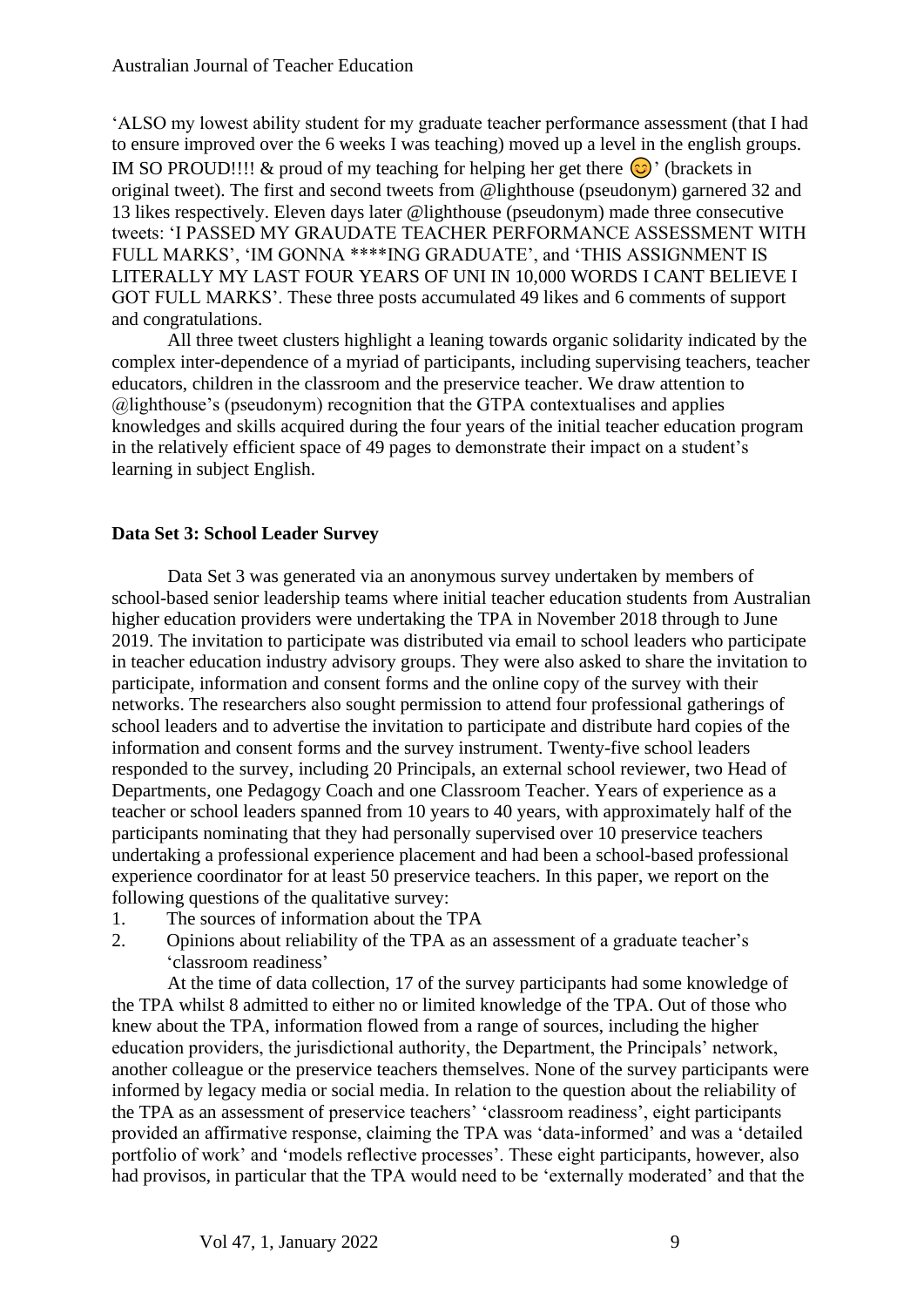'key is the quality of the assessor'. Ten of the participants were supportive of the TPA, seeing it as a partial contribution to an overall assessment of a preservice teachers' 'classroom readiness'. For example, the survey participants offered a conditional response such as viewing the TPA as a 'contributing item to preservice teacher appraisal, not as a sole assessment' and that 'the assessment provides classroom readiness for planning, not necessarily classroom management'. One participant wrote 'I am not sure if it does much to ensure these students teachers will be classroom ready'. Six participants declared to not have enough knowledge to provide a response to the question.

Although participants' responses varied in relation to their depth of knowledge with the TPA, the school leaders' responses reflected a stronger orientation to organic solidarity: it seems that the roll out was dependent on a complex inter-dependence of participants. Some participants were yet to engage, possibly because the TPA initiative was very new, or possibly because their school may not host final year preservice teachers and thus may not have been exposed to preservice teachers undertaking the TPA at their school site. Whilst organic models have been shown to have substantial benefits, such as being an effective conduit of information, at times, the inherent risk is that not all the participants receive the same message at the same time.

## **Discussion**

All data sets show that these different textual forms – the legacy media, social media and survey data from 25 school leaders - are all actively producing and transmitting assumptions about the quality of initiatives in initial teacher education. We note the dispersal of orientation to solidarity across the three data sources. Our research demonstrates that the TPA initiative has been understood and represented through different participant groups and through different media in disparate ways. In the main, the legacy media emphasised quality in teacher education as being tied to a system of regulation. This version of mechanical solidarity 'stands counter to any attempt at building an individual "personality" in initial education programs (Schiemer, 2014, p. 67). The legacy media promotes cohesion in initial teacher education and the duty of solidarity. In contrast, the social media texts and the survey responses from school leaders emphasises relationships borne out of a complex interdependence of specialised social functions. Such an understanding 'replaces the similarities between individuals with an increased specialisation or division of labour, necessary to achieve goals which are progressively diversified and complex' (Vjera, 2018, p. 80).

Each data set holds the potential to create its own 'echo chamber' (Baroutsis & Woods, 2020, p. 297), thereby re-producing and re-transmitting its own assumptions. This analysis gives us some insight into how the public at large, preservice teachers and school leaders might find out about and form an opinion about initiatives in teacher education. In addition, our work demonstrates that different agents are active and able to exercise their agency in different spaces. Whilst the literature review in an earlier section of this paper suggested teachers and school employers were often rendered voiceless in the social media space, we found data that showed that social media empowered some other participant groups such as seminar presenters and preservice teachers. We are conscious that these preservice teachers are on the cusp of graduation, registration, and entering the profession as early career teachers, upon which time, they too will be subjected to the mechanical solidarity of the code of conduct controlling the behaviour of school teachers and the leadership teams. The survey, on the other hand, seems a useful means for garnering the insights, opinions and expertise of school leaders about the work of teachers and initial teacher education and provides a safe and an anonymous platform for this group of stakeholders to have a voice.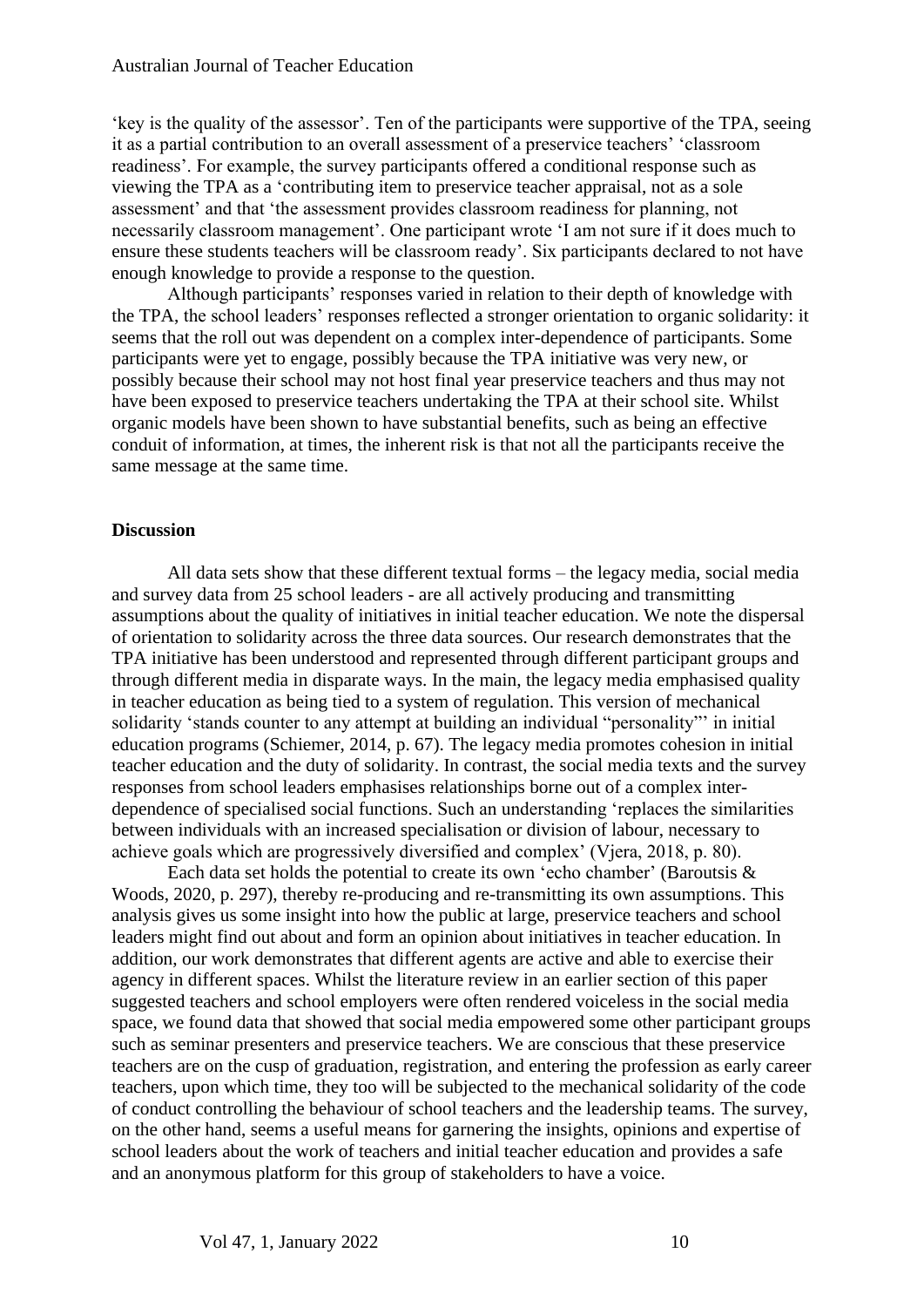Our approach across three data collection sites shows the fast paced and complex dynamics of media communications about new initiatives in initial teacher education. No one system of communication conceptualised the complex inter-dependence of the reform in its entirety. It also shows that the creators of the professional standards and the various TPAs are not the sole gatekeepers of communication; public individuals and private individuals have established their role as influencers who construct and share opinions, insights, experiences and perspectives. Higher education providers, government agencies, teacher employers, and preservice teachers themselves should be ready for the possibilities that may emerge. For example, agents can be involved in a more conscious set of communication about the continuous improvement agenda in initial teacher education, responding to the bias in the legacy media that promote teachers' work and quality in initial teacher education as being able to be standardised, as well as seminar presenters and preservice teachers being more proactive in the social media spaces that they inhabit. The role of employers and the code of conduct policies that limit teachers and school leaders from being active contributors in this public discussion warrants close attention. A priority needs to be given to further research on the relationship between reforms in initial teacher education and teaching quality and the role of legacy and social medias and surveys across other stakeholder groups. It is not enough to institute the reform in initial teacher education; a timely and thoughtful communication strategy is of great urgency.

## **References**

- Alexander, C. (2018). Conceptions of readiness in initial teacher education: Quality, impact, standards and evidence in policy directives. In C. Wyatt-Smith & L. Adie (Eds). *Innovation and accountability in teacher education: Setting directions for new cultures in teacher education* (pp. 97-113). Springer. [https://doi.org/10.1007/978-981-](https://doi.org/10.1007/978-981-13-2026-2_7) [13-2026-2\\_7](https://doi.org/10.1007/978-981-13-2026-2_7)
- Alhamdan, B., Al-Saadi, K., Baroutsis, A., Du Plessis, A., Hamid, O., M. & Honan, E. (2014). Media representations of teachers across five countries. *Comparative Education, 50*(4), 490-505.<https://doi.org/10.1080/03050068.2013.853476>
- Argoon, A. (2019, June 28). Teachers' new test. *Herald Sun*, p. 19.
- Australian Catholic University (2018a). *Factsheet 2: Information for pre-service teachers about the Graduate Teacher Performance Assessment.* Australian Catholic University
- Australian Catholic University (2018b). *Graduate Teacher Performance Assessment (GTPA): The DNA of professional readiness.* Australian Catholic University
- Australian Institute for Teaching and School Leadership. (2018). *Accreditation of Initial Teacher Education Programs in Australia: Standards and procedures.* AITSL: Melbourne. [https://www.aitsl.edu.au/docs/default-source/national-policy](about:blank)[framework/accreditation-of-initial-teacher-education-programs-in](about:blank)[australia.pdf?sfvrsn=e87cff3c\\_22](about:blank)
- Australian Institute for Teaching and School Leadership. (n.d.) *Teaching Performance Assessment Services: Principles of operation.* AITSL: Melbourne. [https://www.aitsl.edu.au/docs/default-source/initial-teacher-education-resources/eag](https://www.aitsl.edu.au/docs/default-source/initial-teacher-education-resources/eag-operational-principles.pdf?sfvrsn=b90cfd3c_12)[operational-principles.pdf?sfvrsn=b90cfd3c\\_12](https://www.aitsl.edu.au/docs/default-source/initial-teacher-education-resources/eag-operational-principles.pdf?sfvrsn=b90cfd3c_12)
- Baroutsis, A. & Woods, A. (2020). Academic research and public debates: A media analysis of the proposed Australian phonics check. In A. Woods & B. Exley (Eds). *Literacies in early childhood: Foundations for equity and quality* (pp. 288-299). Oxford University Press.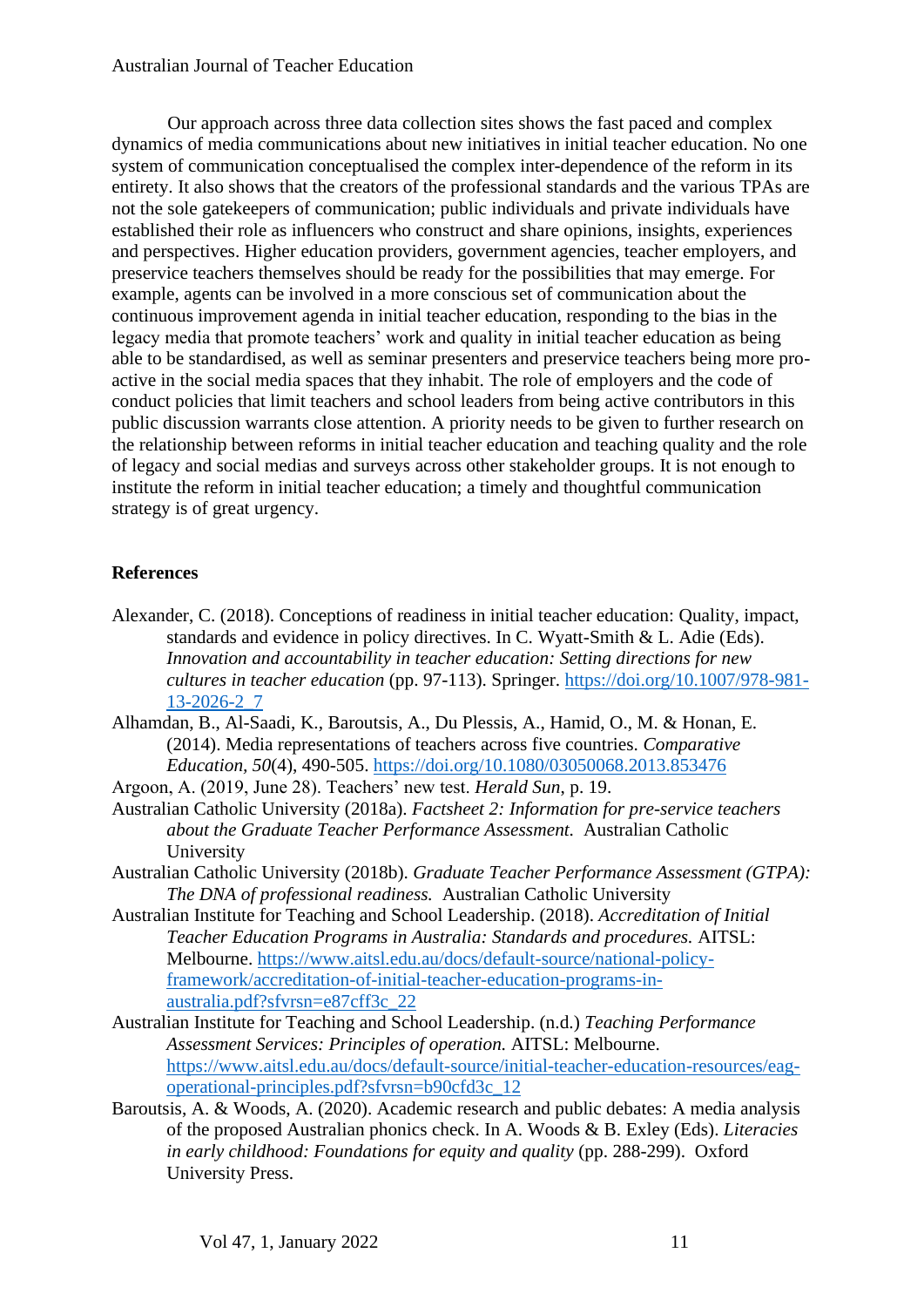- Bernstein, B. (1975). *Class, Codes and Control Volume III: Towards a theory of educational transmission.* Routledge.
- Bernstein, B. (2000). *Pedagogy, Symbolic Control and Identity: Theory, research, critique. Revised edition.* Rowman & Littlefield.
- Bourke, T. (2019). The changing face of accreditation for initial education programmes in Australia. In A. Gutierrez, J. Fox & C. Alexander (Eds). *Professionalism and Teacher Education: Voices from policy and practice* (pp. 27-46). Singapore. [https://doi.org/10.1007/978-981-13-7002-1\\_2](https://doi.org/10.1007/978-981-13-7002-1_2)
- Canter, L. (2018). It's not all cat videos: Moving beyond legacy media and tackling the challenges of mapping news values on digital native websites. *Digital Journalism, 6*(8), 1101-1112. <https://doi.org/10.1080/21670811.2018.1503058>
- Cornwall, D. (2019, January 7). ALP: Get smarter about dumbing down of teaching. *The Australian*, p. 4.
- Department of Education. (2018). Policy: Social Media. Retrieved from [http://ppr.det.qld.gov.au/pif/policies/Documents/social-media.pdf.](about:blank)
- Durkheim, E. (1982). *Emile Durkheim: Revised Education. Translated by Ken Thompson.*  Routledge.
- Exley, B. (2007) [MUDS in the Classroom: Teachers' Learning, Epistemic Potential and](https://eprints.qut.edu.au/7846/)  [Pedagogical Dilemmas.](https://eprints.qut.edu.au/7846/) *Australian Journal of Middle Schooling*, *7*(1), pp. 17-19.
- Fowler, E. (2019, January 8). Labor cap will lead to teacher shortage. *The Australian Financial Review*, p. 4.
- Goss, P. & Sonnemann, J. (2019, July 1). Getting the best people in front of our classrooms. *The Australian Financial Review*, p. 12.
- Halpern, D., Valenzuela, S. & Katz, J. E. (2017). We face, I tweet: How different social media influence political participation through collective and internal efficacy. *Journal of Computer-Mediated Communication, 22*(6), 320-336. <https://doi.org/10.1111/jcc4.12198>
- Hoyte, F., Singh, P., Heimans, S., & Exley, B. (2020). Discourses of quality in Australian teacher education: Critical policy analysis of a government inquiry into the status of the profession. In J. Fox, C. Alexander, & T. Aspland, (Eds.) Teacher education in globalised times (pp. 159-177). Springer. [https://doi.org/10.1007/978-981-15-4124-](https://doi.org/10.1007/978-981-15-4124-7_9) [7\\_9](https://doi.org/10.1007/978-981-15-4124-7_9)
- Hunter, F. (2019, February 25). Minister warns against teacher degree entry standards crackdown. *The Age,* p. 14.
- Ingersoll, R. M., Gang, D., Meilu, S., Chan Lai, K., Fujita, J., Kim, E-G., Tan, S. K. S., Wong, A. F. L., Siribanpitak, P. & Boonyananta, S. (2007) *A Comparative Study of Teacher Preparation and Qualifications in Six Nations*. Consortium for Policy Research in Education. [https://eric.ed.gov/?id=ED498318.](https://eric.ed.gov/?id=ED498318)
- Jarvis, C. (2019, January 9). Teacher ATARs only one aspect. *The Examiner*.
- Keogh, J. & Garrick, B. (2011). Creating Catch 22: Zooming in and zooming out on the discursive constructions of teachers in a news article. *International Journal of Qualitative Studies in Education, 24*(4), 419-434. <https://doi.org/10.1080/09518398.2010.539579>
- McIlroy, T. & Mather, J. (2019, January 7). Unis warn Labor over teaching plan. *The Australian Financial Review*, p. 4.
- Nygren, G., Leckner, S. & Tenor, C. (2018). Hyperlocals and Legacy Media. *Nordicom Review*, *39*(1), 33-49. <https://doi.org/10.1515/nor-2017-0419>